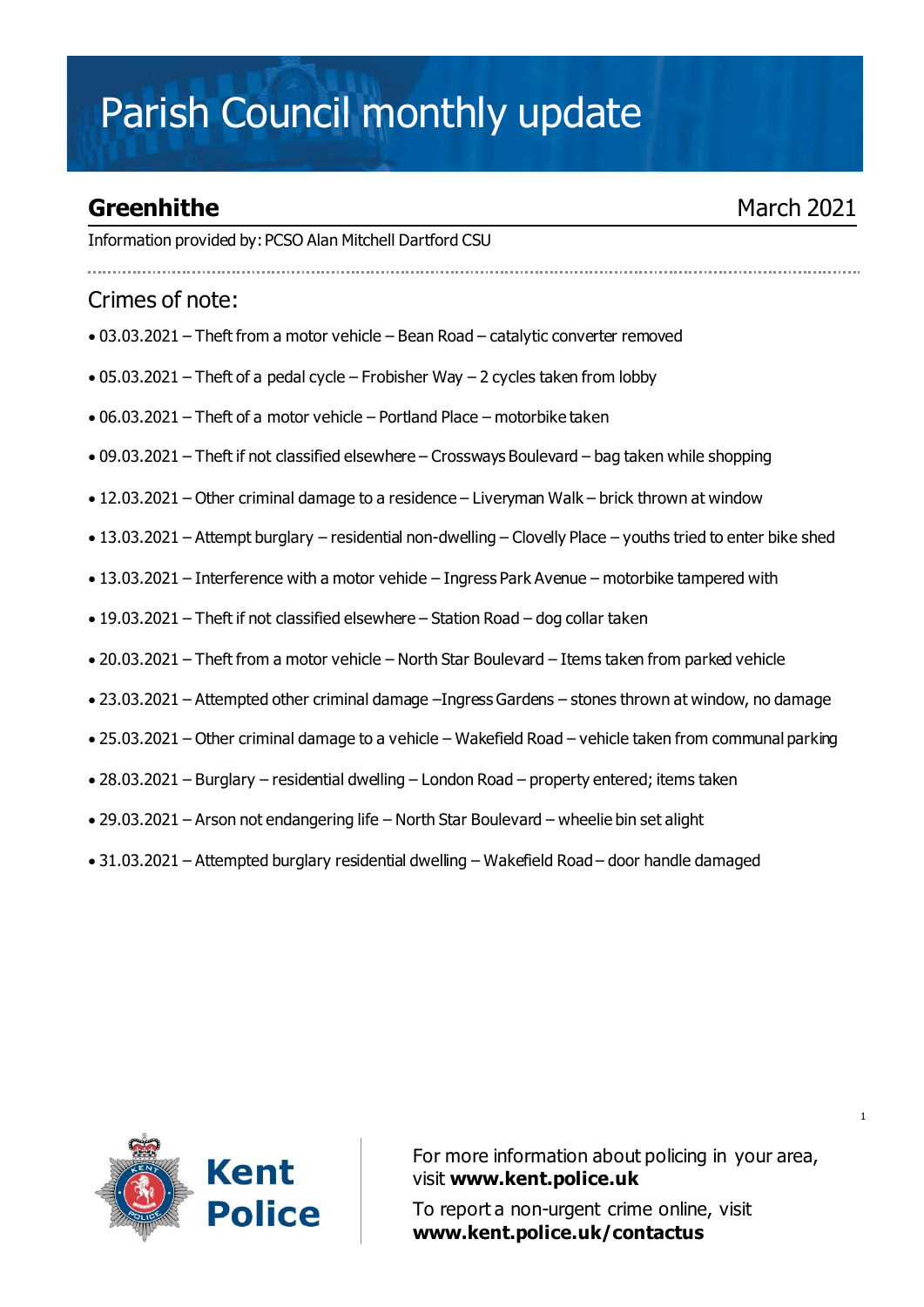# Parish Council monthly update

### Anti-social behaviour and other incidents of note:

- Large group gathering Cambria Court, North Star Boulevard regular patrols carried out
- Nuisance vehicles Crossways Boulevard regular patrols of the area
- Nuisance Youths Ingress Park regular patrols of the area

### Items of good work:

• Weapons sweep

Dartford PCSOs and Dartford Council Rangers hsve carried out a weapons sweep at locations across Greenhithe #keepingyousafe #StayAlert #keepingthecommunitysafe #opnorthdown



2:21 pm · 17 Mar 2021 · Twitter Web App



For more information about policing in your area, visit **[www.kent.police.uk](http://www.kent.police.uk/)**

To report a non-urgent crime online, visit **www.kent.police.uk/contactus**